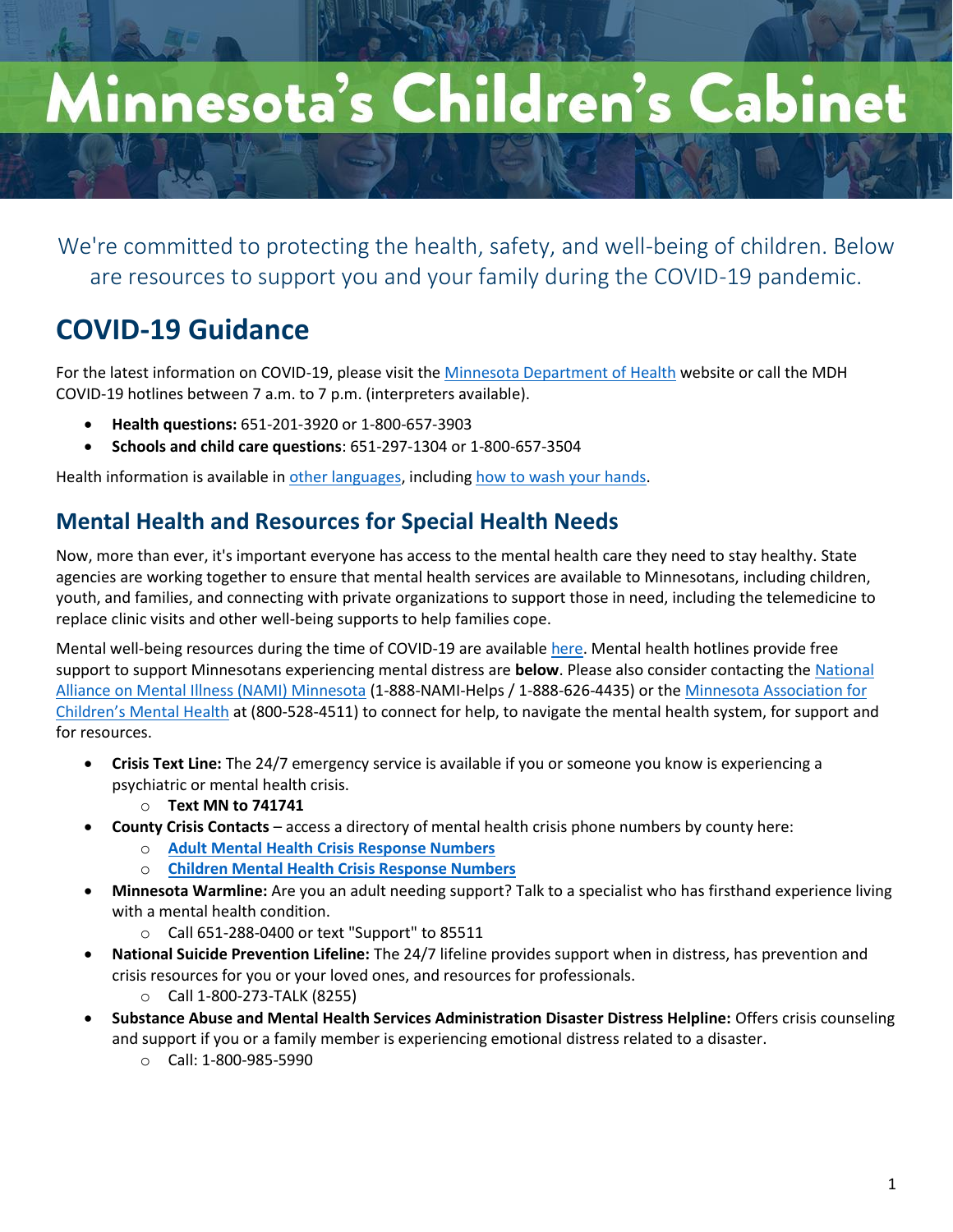In response to COVID-19, state agencies have developed and shared resources to support mental well-being as children and families adjust their daily lives to stop the spread of COVID-19. Some of the current resources include:

- [Supporting Mental Promotion during COVID-19](https://www.health.state.mn.us/communities/mentalhealth/index.html) (MDH)
- [Mental and Behavioral Health Resources During COVID19](https://www.health.state.mn.us/communities/ep/behavioral/covid19.html) (MDH)
- [Supporting people who have disabilities during COVID-19](https://disabilityhubmn.org/health/coronavirus-disease-2019-covid-19)

For parents or caregivers (especially those who have children with special health needs or different abilities) looking to talk to other parents for emotional support or one-on-one help in navigating resources, Minnesota has a number of organizations to help including:

- **[Disability Hub MN](https://disabilityhubmn.org/health/coronavirus-disease-2019-covid-19) provides** free, statewide, information, referral and assistance service to help people with disabilities, chronic illnesses and their representatives connect to community services.
- **[Family Voices of Minnesota](http://www.familyvoicesofminnesota.org/)** is a parent-run organization providing information, resources, and peer-to-peer support for families who have children with special health needs or disabilities.
- **[PACER](https://gcc01.safelinks.protection.outlook.com/?url=https%3A%2F%2Fwww.pacer.org%2F&data=02%7C01%7Cnicole.brown%40state.mn.us%7Cc77af13865874d0895fd08d7e0b41847%7Ceb14b04624c445198f26b89c2159828c%7C0%7C0%7C637224936419448001&sdata=3lgj9vKkVeTqqZuobna6S0bAAV2TFx4%2FPf1m1z6B6BA%3D&reserved=0)** is a resource for families of children with disabilities, including parent advocates and staff available to assist families at 952-838-9000 o[r pacer@pacer.org.](mailto:pacer@pacer.org)

#### **Cash and Economic Assistance**

During this pandemic, some requirements for essential programs and services have been waived or modified to allow Minnesotans to receive the support they need. Learn more about th[e temporary waivers from the Minnesota](https://mn.gov/dhs/waivers-and-modifications/)  [Department of Human Services.](https://mn.gov/dhs/waivers-and-modifications/)

The following resources are available if you, your family, or someone you know needs economic assistance:

- **Bridge to Benefits:** Thi[s web-based screening tool](http://www.bridgetobenefits.org/Home2) can help you identify if you're eligible for public works programs, including SNAP, WIC, School Meal Program, Minnesota Health Care Programs, Energy Assistance, and Child Care Assistance.
- ApplyMN: [This web application](https://applymn.dhs.mn.gov/online-app-web/spring/public/process-login?execution=e1s1) can connect you with state and county services to help meet your and your family's basic needs. Use it to apply for [cash assistance,](https://edocs.dhs.state.mn.us/lfserver/Public/DHS-2920-ENG) Supplemental Nutrition Assistance Program (SNAP) [benefits,](https://edocs.dhs.state.mn.us/lfserver/Public/DHS-2814-ENG) [child care assistance,](https://edocs.dhs.state.mn.us/lfserver/Public/DHS-3551-ENG) and Emergency Assistance. Call 651-431-4000 for questions.
- **Emergency Assistance**: Your household may be eligible for assistance to cover emergency needs, such as help paying rent or utility bills. Contact you[r county or tribal human services agency t](https://edocs.dhs.state.mn.us/lfserver/Public/DHS-5207-ENG)o learn about availability, eligibility, and how to apply.
- **Community Action Agencies:** [This site gathers](https://www.minncap.org/) local, state, federal, and private resources that can help individuals and families with low incomes.

**Unemployment Support:** If you lose your job, had your hours greatly reduced, or are unable to work because of the COVID-19 pandemic, you should apply for Unemployment Insurance (UI) benefits. To get more information about Unemployment Insurance or to apply for benefits, visit [www.uimn.org.](http://www.uimn.org/) Learn more [information about unemployment](https://lnks.gd/l/eyJhbGciOiJIUzI1NiJ9.eyJidWxsZXRpbl9saW5rX2lkIjoxMDQsInVyaSI6ImJwMjpjbGljayIsImJ1bGxldGluX2lkIjoiMjAyMDAzMTguMTg4OTQwNzEiLCJ1cmwiOiJodHRwczovL21uLmdvdi9kZWVkL25ld3NjZW50ZXIvcHJlc3MtcmVsZWFzZXMvP2lkPTQyMzM1MiJ9.D0nrS9ALyyco2b4f8RVG8-sCMyEOj0VCVkO_CnGU-_g/br/76246007575-l)  [insurance](https://lnks.gd/l/eyJhbGciOiJIUzI1NiJ9.eyJidWxsZXRpbl9saW5rX2lkIjoxMDQsInVyaSI6ImJwMjpjbGljayIsImJ1bGxldGluX2lkIjoiMjAyMDAzMTguMTg4OTQwNzEiLCJ1cmwiOiJodHRwczovL21uLmdvdi9kZWVkL25ld3NjZW50ZXIvcHJlc3MtcmVsZWFzZXMvP2lkPTQyMzM1MiJ9.D0nrS9ALyyco2b4f8RVG8-sCMyEOj0VCVkO_CnGU-_g/br/76246007575-l) or [apply here.](http://www.uimn.org/) The Governor has taken action to allow faster payments for unemployment benefits and waive the employer surcharge. Congress also passed legislation that provides an additional \$600 a week for individuals receiving unemployment benefits, extends unemployment benefits to 13 weeks, and a new program for individuals who are unemployed due to COVID-19 but are unable to receive unemployment benefits.

## **Health Care Coverage**

#### **State programs**

The State of Minnesota offers programs and resources that can help support you and your family's health during the COVID-19 pandemic.

**Enroll in MNsure now through April 21.** If you or your family is currently uninsured, you can enroll through MNsure now through Tuesday, April 21**.** This unique enrollment opportunity is available for qualified individuals as COVID-19 cases continue to grow. Eligible families can apply and enroll in Medical Assistance and MinnesotaCare at any time. Learn more about [eligibility](https://www.mnsure.org/new-customers/enrollment-deadlines/special-enrollment/covid19-sep.jsp) or access the information in [another language.](https://www.mnsure.org/help/accessibility/languages/index.jsp)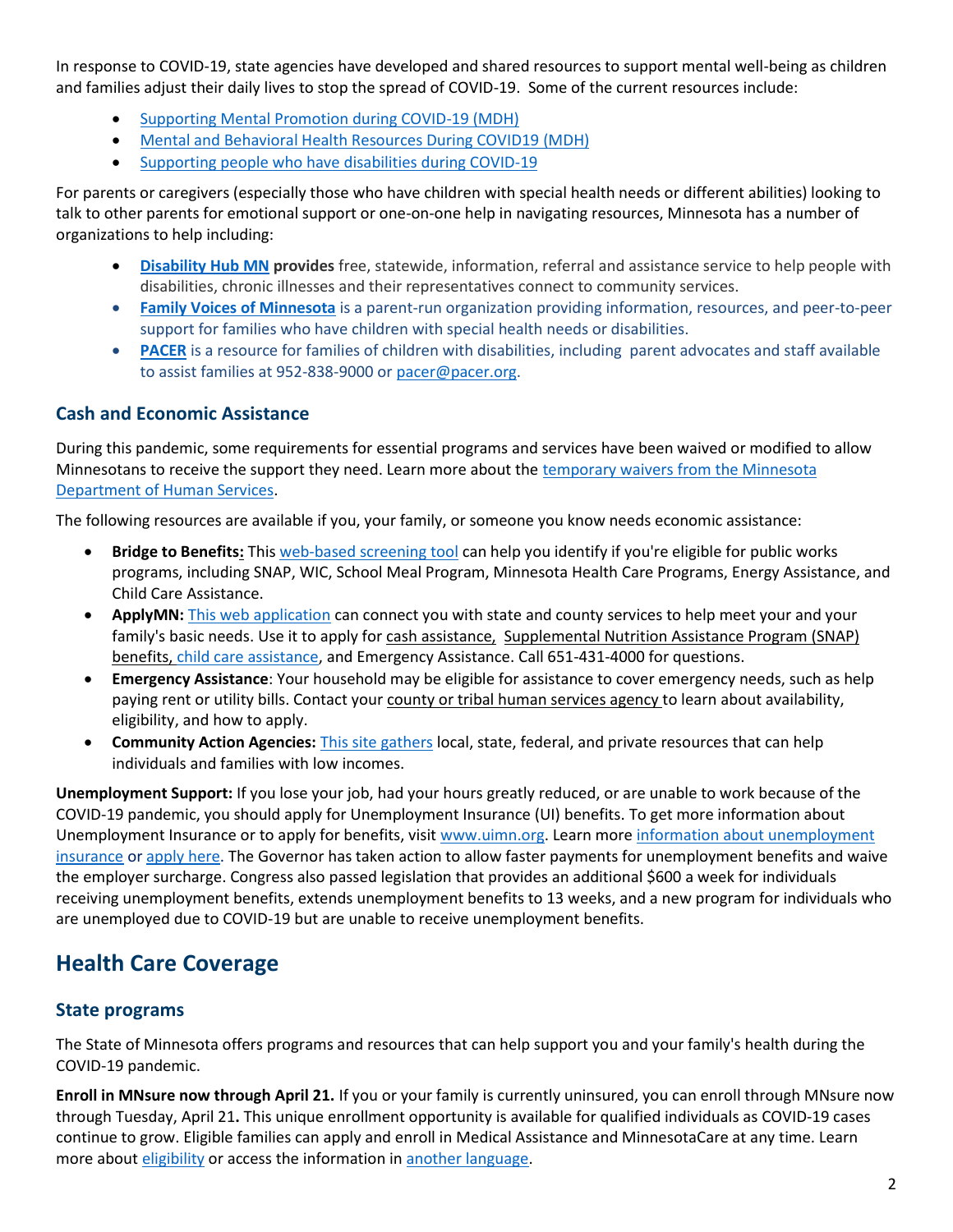**Continued services for Minnesota health care coverage renewals suspended.** If you or your family members are on Medical Assistance, Minnesota Coverage, or the Children's Health Insurance Program, the annual renewal process and closures are suspended during the COVID-19 pandemic. Enrollment in the programs is still available.

#### **Minnesota Health plans**

State leaders have partnered with local nonprofit health plans to remove barriers to care and coverage during the COVID-19 pandemic. Refer to your health plan for a better understanding of changes specific to your coverage.

Some of the changes for **commercially insured** members include:

- **No costs for COVID-19 testing.** Minnesotans will not be charged for any costs related to COVID-19 testing.
- **No costs for hospitalizations related to COVID-19.** Most plans will not charge members if they need to be hospitalized due to COVID-19 and use an in-network hospital.
- **Access to telemedicine.** Most plans and providers have increased access to telemedicine services, allowing Minnesotans to get the care they need from the safety of their homes.

**Employer coverage may vary.** Many Minnesotans are covered through their employers, who offer their own benefit structure. The State of Minnesota cannot mandate these benefits to these plans but is encouraging employers to offer similar COVID-19 coverage.

### **Housing**

The following resources and changes help ensure all Minnesotans have a safe place to stay during the Stay at Home order.

- [Information and resources on Minnesota Housing.](http://www.mnhousing.gov/sites/Satellite?c=Page&cid=1520221592207&pagename=External%2FPage%2FEXTStandardLayout) This site offers a variety of resources and information that can help renters, homeowners, landlords, and lenders. This includes FAQs and information in multiple languages.
- [Information and resources on Housing Discrimination and Eviction Protections.](https://mn.gov/mdhr/news-community/newsroom/civilrightsupdates.jsp?id=423491) This site from the Minnesota Housing and Department of Human Rights provides information in multiple languages. Contact Minnesota's Discrimination Helpline with the Department of Human Rights at 1-833-454-0148 or [online here.](https://mn.gov/mdhr/intake/consultationinquiryform/) Translation/Interpretation services available.
- **Domestic abuse and violence hotline.** There are places of sanctuary open for anyone facing abuse or violence. Call Minnesota's statewide crisis hotline at 1-866-223-1111 or send a text to 612-399-9995[. Learn](https://cornerstonemn.org/emergency-services/statewide-hotline/)  [more about resources from Cornerstone.](https://cornerstonemn.org/emergency-services/statewide-hotline/)

#### **Suspending evictions during COVID-19**

To protect the health and well-being of Minnesotans during the pandemic, the Governor signed an order to suspend evictions. However, rent is not reduced or waived during this time. Once the suspension has ended, owners can file for evictions and removals can be enforced. Not paying rent on time can impact credit or cause problems that impact future housing options. Here are resources that offer more information:

- More information on the Executive Order. This **Frequently Asked Questions document provides more** information about the order that suspended evictions. (Also available i[n Spanish,](http://www.mnhousing.gov/sites/Satellite?blobcol=urldata&blobheadername1=Content-Type&blobheadername2=Content-Disposition&blobheadername3=MDT-Type&blobheadervalue1=application%2Fpdf&blobheadervalue2=attachment%3B+filename%3DMHFA_238709.pdf&blobheadervalue3=abinary%3B+charset%3DUTF-8&blobkey=id&blobtable=MungoBlobs&blobwhere=1533150936975&ssbinary=true) [Hmong,](http://www.mnhousing.gov/sites/Satellite?blobcol=urldata&blobheadername1=Content-Type&blobheadername2=Content-Disposition&blobheadername3=MDT-Type&blobheadervalue1=application%2Fpdf&blobheadervalue2=attachment%3B+filename%3DMHFA_238710.pdf&blobheadervalue3=abinary%3B+charset%3DUTF-8&blobkey=id&blobtable=MungoBlobs&blobwhere=1533150937001&ssbinary=true) and [Somali](http://www.mnhousing.gov/sites/Satellite?blobcol=urldata&blobheadername1=Content-Type&blobheadername2=Content-Disposition&blobheadername3=MDT-Type&blobheadervalue1=application%2Fpdf&blobheadervalue2=attachment%3B+filename%3DMHFA_238711.pdf&blobheadervalue3=abinary%3B+charset%3DUTF-8&blobkey=id&blobtable=MungoBlobs&blobwhere=1533150937027&ssbinary=true)).
- **Emergency Assistance.** If you are a renter and need emergency assistance, talk to your landlord. You can also contact your [county's human services agency,](javascript:void(0);) [United Way,](https://www.211unitedway.org/) Community Action Agency, or the Department of Human Services.
- **Legal assistance.** If you're a renter, you can get legal help on a wide range of issues, including repairs, evictions, security deposits, landlord invasion of privacy, and more. Call HOME Line's hotline at 612-728-5767.
- **If you receive an eviction notice.** If you receive an eviction notice during peacetime emergency, you may contact the Attorney General's office to submit [a complaint.](http://www.ag.state.mn.us/)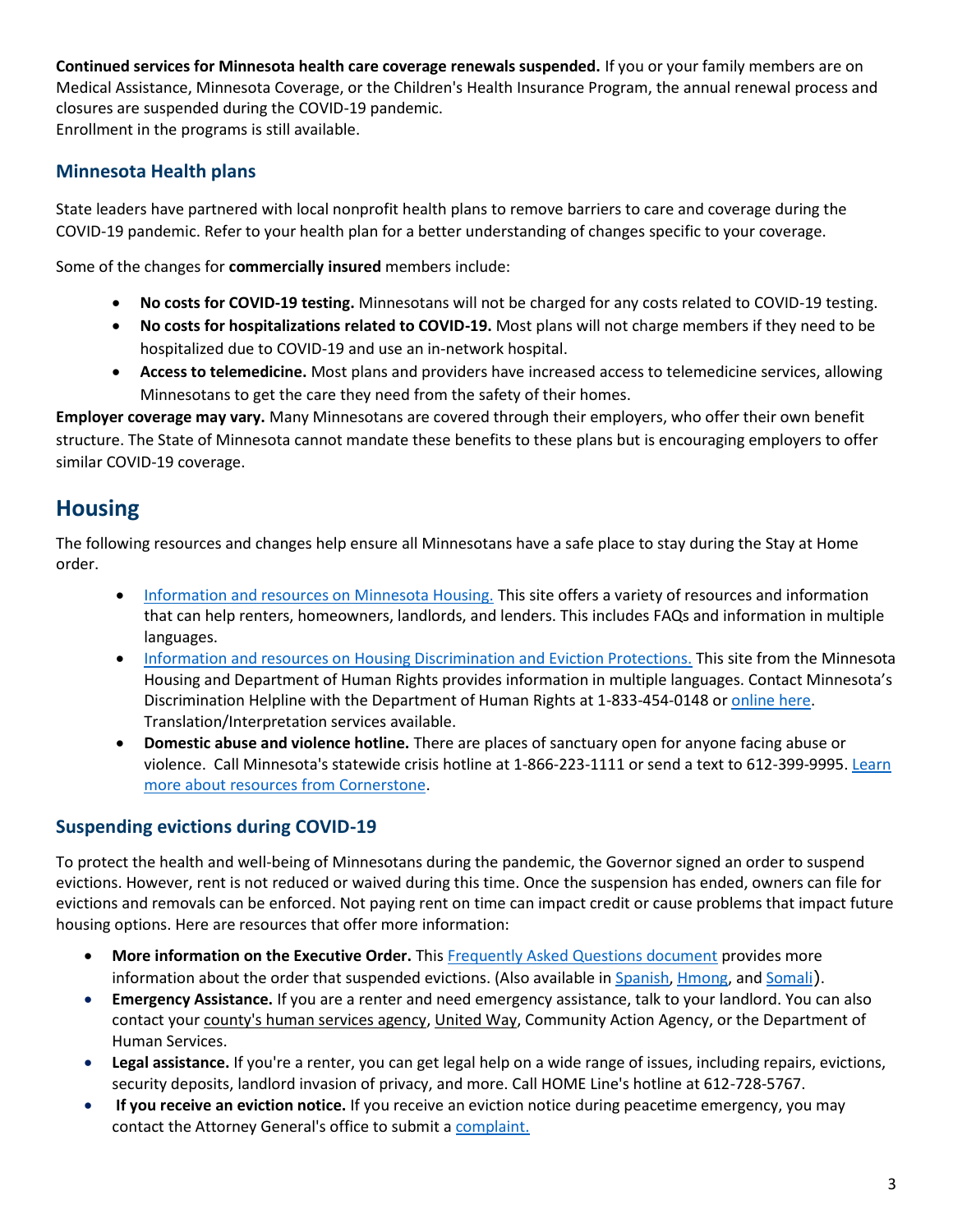• **Homeowners:** If you're a homeowner experiencing difficult making on-time mortgage payments, there may be options for you. Information is available on the Consumer [Financial Bureau's website](https://www.consumerfinance.gov/about-us/blog/guide-coronavirus-mortgage-relief-options/).

#### **Utilities**

Utility payments may also be eligible under emergency assistance funding above. Many telephones, internet, and cell providers signed th[e "](https://docs.fcc.gov/public/attachments/DOC-363033A1.pdf)*[Keep America Connected Pledge](https://docs.fcc.gov/public/attachments/DOC-363033A1.pdf)*["](https://docs.fcc.gov/public/attachments/DOC-363033A1.pdf) and are not disconnecting services or are offering special payment plans. Many providers are also opening public hotspots and offering free Wi-Fi for students and low-income families.

- **[Comcast:](https://corporate.comcast.com/covid-19)** Comcast is opening its Xfinity Wi-Fi Network nationally for free, connecting low-income families to free internet to support them with distance learning during school closures.
- **[The Energy Assistance Program \(EAP\)](https://mn.gov/commerce/consumers/consumer-assistance/energy-assistance/)**: This program helps pay for home heating costs and furnace repairs for income-qualified households. Learn how to [apply](https://mn.gov/commerce/consumers/consumer-assistance/energy-assistance/eap-provider.jsp) to your [local Energy Assistance provider](https://mn.gov/commerce/consumers/consumer-assistance/energy-assistance/eap-provider.jsp) through June 1.

## **Child Care**

The COVID-19 pandemic has made significant impacts to child care services, both to families and providers. Here are some resources that can help.

- **Families seeking childcare.** If you are an essential worker and need child care, call the Parent Aware Hotline at 1-888-297-9811 for assistance. Non-essential workers in need of child care can find resources and a map of open providers at [mn.gov/childcare.](https://mn.gov/childcare/)
- **Child care providers**. Child care providers are essential workers and can remain open. Providers are encouraged to prioritize children of essential workers with public health guidance and information on [mn.gov/childcare.](https://mn.gov/childcare/) We encourage providers t[o regularly update their status and capacity](https://survey.mn.gov/s.asp?k=158439734205) **to help connect families with needed care.**

## **Food Resources**

If you, your family, or someone you know is struggling with access to food, here's a list of resources and programs that can help.

- **Hunger Solutions Minnesota.** This program works to end hunger across the state. This includes a [map with](http://www.hungersolutions.org/2020/03/16/meals-for-kids-during-covid-19-closings/)  [locations where there are free or low-cost meals for kids,](http://www.hungersolutions.org/2020/03/16/meals-for-kids-during-covid-19-closings/) or a [map with food shelves, discount groceries,](http://www.hungersolutions.org/find-help/)  [and other resources.](http://www.hungersolutions.org/find-help/) The Food Helpline can also assess your situation and provide solutions. If you're struggling to afford or access foods, call 1-888-711-1151, use th[e chat feature,](http://www.hungersolutions.org/programs/mn-food-helpline/) o[r fill out this form.](http://www.hungersolutions.org/find-help/)
- **SNAP Outreach Specialists.** If you need food assistance, specialists can give you more information about receiving the Supplemental Nutrition Assistance Program (SNAP). [Learn how to enroll and use the benefit](https://applymn.dhs.mn.gov/online-app-web/spring/public/process-login?execution=e1s1) to make informed decisions about buying healthy, nutritious food.
- **Food shelves.** If you have an immediate need for food or are experiencing economic hardships that prevent you from being able to purchase food, your local food shelf can help. Many food shelves provide drive thru, or other alternatives pick up options for your safety. More information can be found on Second Harvest [Heartland's website.](https://www.2harvest.org/who--how-we-help/services-and-programs/services/agency-list.html#.XoztyTZYZPY)
- **[Summer Eats.](https://www.summereatsmn.org/)** As public schools and community meal sites are closed, this site connects kid under the age of 18 to free nutritious meals. [Use the site](https://www.summereatsmn.org/) to find more than 400 locations across the state where that are providing free meals for kids, or download the mobile app.

## **Financial Supports for College Students**

To help college students, students with children, and families remain financially whole during the pandemic, students will continue to receive current state financial aid payments, even if they withdraw from classes. This includes being paid for scheduled work study hours and child care grants they were depending on. More information can be found at: [State](https://www.ohe.state.mn.us/mPg.cfm?pageID=2391)  [Financial Aid Guidance during COVID-19.](https://www.ohe.state.mn.us/mPg.cfm?pageID=2391)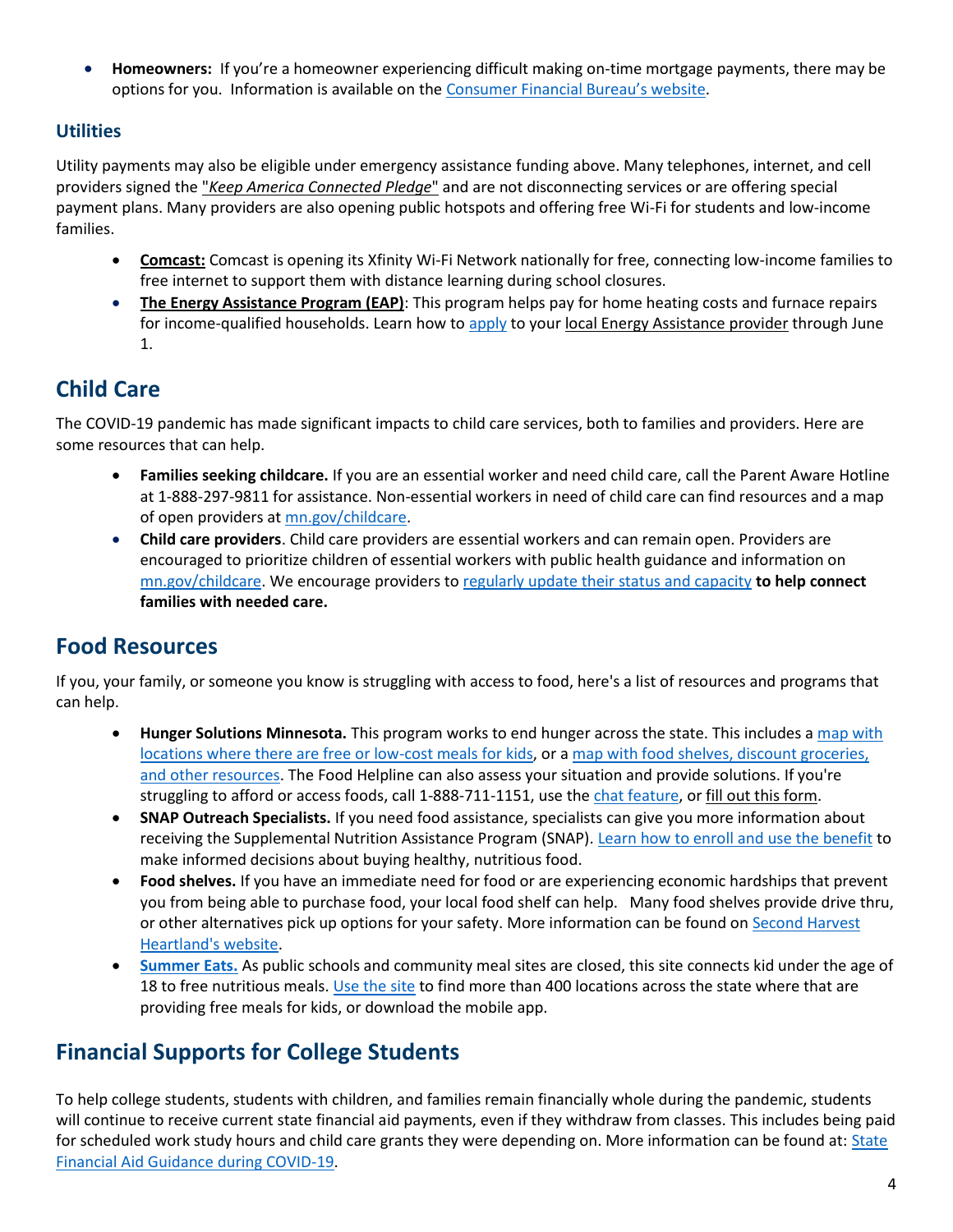## **Business Support**

Over the past few weeks, several state and federal programs have been built to assist small businesses struggling during the COVID-19 pandemic. Small businesses, including child care providers and nonprofits, may also be eligible for business supports. However, the status of this federal program is changing – and may be closed – based on availability of federal dollars appropriated by Congress. Please check sba.gov/disaster for current status. For an overall small business guide, use this [site.](https://mn.gov/deed/newscenter/covid/employers/small-business-help/)

Federal resources have included:

- The [Federal Small Business Administration COVID 19 Disaster Loans](https://mn.gov/deed/business/financing-business/federal-sba/)
- Federal expansions to th[e Small Business Administration's Economic Injury Disaster Loans](https://gcc01.safelinks.protection.outlook.com/?url=https%3A%2F%2Fwww.sba.gov%2Ffunding-programs%2Fdisaster-assistance&data=02%7C01%7CBrenda.Sanchez%40state.mn.us%7Ce051481030f74db5b31408d7d7dd1500%7Ceb14b04624c445198f26b89c2159828c%7C0%7C0%7C637215216854769177&sdata=mEAQ8o8UlmhsuvJOLr2fK2WFIdZcMFIiIxFvT68Q5qA%3D&reserved=0)
- The [new Paycheck Protection Program](https://gcc01.safelinks.protection.outlook.com/?url=https%3A%2F%2Fwww.sba.gov%2Ffunding-programs%2Floans%2Fpaycheck-protection-program-ppp%23section-header-2&data=02%7C01%7CBrenda.Sanchez%40state.mn.us%7Ce051481030f74db5b31408d7d7dd1500%7Ceb14b04624c445198f26b89c2159828c%7C0%7C0%7C637215216854779136&sdata=5lWA%2FKGxohw6t%2B0I%2FXYpWLUtZDinkXIsKWZT4B20A34%3D&reserved=0)

Free one-on-one business counseling regarding COVID-19 from [SBA Resource Partners.](https://gcc01.safelinks.protection.outlook.com/?url=https%3A%2F%2Fwww.sba.gov%2Flocal-assistance&data=02%7C01%7CBrenda.Sanchez%40state.mn.us%7Ce051481030f74db5b31408d7d7dd1500%7Ceb14b04624c445198f26b89c2159828c%7C0%7C0%7C637215216854779136&sdata=2dM0Bz9HXbjBMtKrvrMsdgd70p86o6sT1CcfNCrMCxg%3D&reserved=0)

**Financial Supports for Child Care Providers.** Licensed child care programs can now apply for grants to support them during the peacetime emergency. Recipients are selected on a month-to-month basis, with grants starting at \$4,500. [Learn more about eligibility and how to apply.](https://www.childcareawaremn.org/providers/emergency-child-care-grants/) The six Minnesota Initiative Foundations and Think Small also created a [program](https://www.greaterminnesota.net/childcare/) to provide immediate financial support to licensed child care providers in Greater Minnesota and Twin Cities with information.

## **Worker Support and Safety in Health in the Workplace**

**Worker Protections Related to COVID 19.** [This document on worker protections](https://www.dli.mn.gov/sites/default/files/pdf/MN_worker_protections_related_to_COVID_19.pdf) from the Minnesota Department of Labor and Industry, Minnesota Department of Human Rights, MN Department of Employment and Economic Development, and Minnesota OSHA has information on Worker Protections Related to COVID-19, including use of sick leave and Family Medical Leave Act (FMLA), discrimination, including information on reasonable accommodations, unemployment insurance benefits, workers' compensation, changes to workers conditions and workplace safety and health.

- **For questions on sick leave and pay**, contact the Minnesota Department of Labor and Industry at 651-284- 5075, 800-342-5354 o[r dli.laborstandards@state.mn.us](mailto:dli.laborstandards@state.mn.us) with questions.
- **For questions on accommodations or other workplace discrimination issues** contact Minnesota' Department of Human Rights Discrimination Helpline with the Department of Human Rights at 1-833-454- 0148 or [online here.](https://mn.gov/mdhr/intake/consultationinquiryform/) Translation/Interpretation services available.
- **For questions about workplace safety and compliance** contact Minnesota OSHA Compliance at [osha.compllaince@state.mn.us,](mailto:osha.compllaince@state.mn.us) 651-284-5050 or 877-470-6742. Alternative languages available via phone.
- **For questions about unemployment insurance,** visi[t www.uimn.org](http://www.uimn.org/) to learn more or to apply for benefits.

#### **Taxes**

The date for filing taxes has been moved from April 15 to July 15, 2020. Many free tax sites are suspending in-person tax preparation assistance. Here are some resources that can help you with tax-related services and guidance.

- Free online filing options: Find out more information and the qualifications from [Minnesota Department of](https://www.revenue.state.mn.us/free-electronic-filing)  [Revenue](https://www.revenue.state.mn.us/free-electronic-filing)
- Additional languages: Find tax information in [additional languages](https://www.revenue.state.mn.us/index.php/other-languages)
- Economic Impact Payments[: Learn more about the economic impact payments,](https://www.irs.gov/newsroom/economic-impact-payments-what-you-need-to-know) otherwise known as the federal stimulus